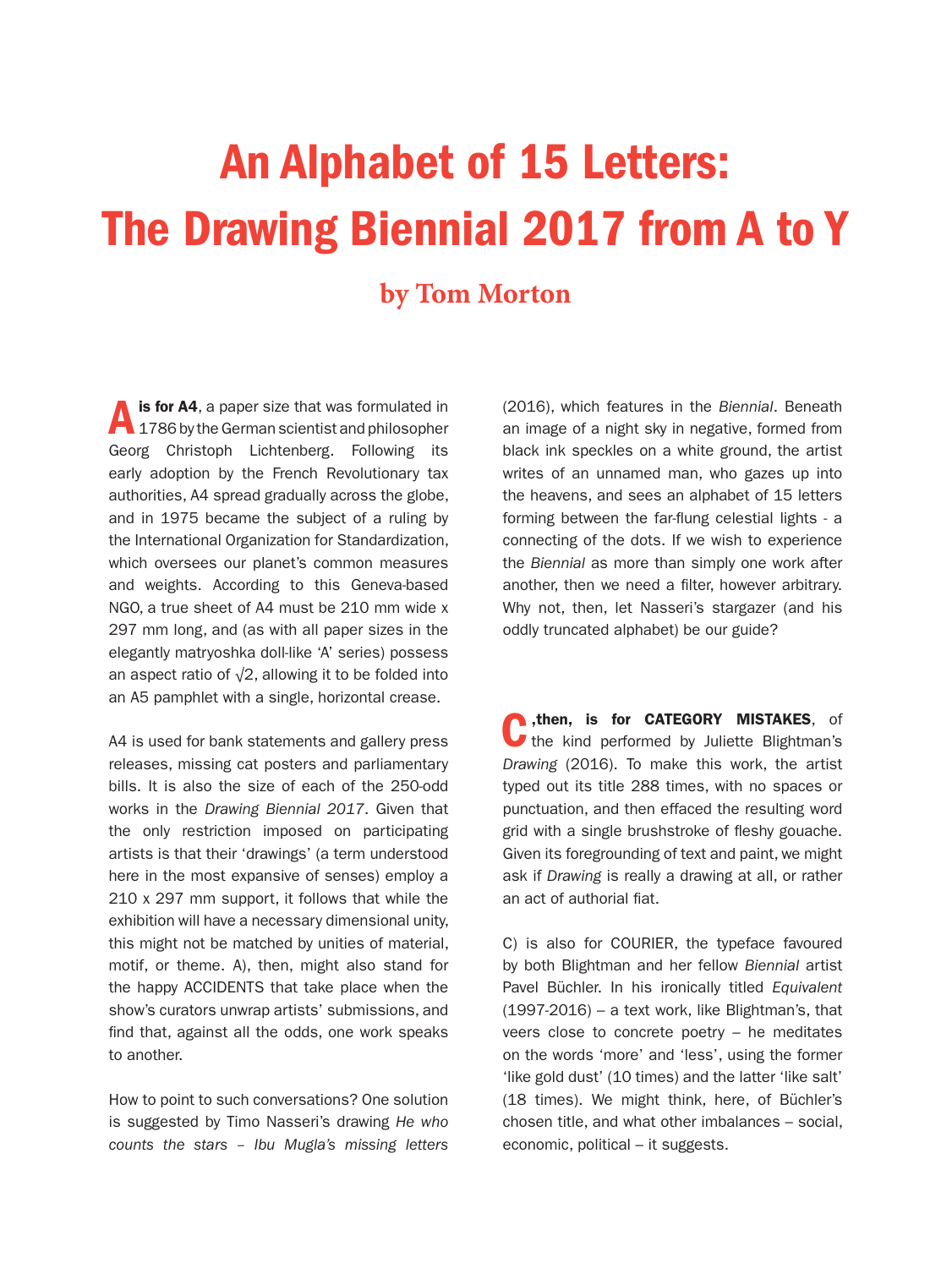**D** is for DONALD. Yes, *that* Donald. Predictably, President Trump is the public figure that casts the longest shadow over the works in the *Biennial*. He appears as a naked, woefully-endowed imp in Simon Periton's *Defence Against the Dark Art* (2017), pursued by a trio of Art Nouveau vamps, who splash him with the contents of a chamber pot, and fart in his face, as if meting out nominative justice. While this scatological scene evokes recent reports of the 'kompromat' held on the aggressively misogynistic former *Apprentice* star by the Russian Federal Security Service, it also riffs on a plate from Aubrey Beardsley's 1896 illustrations based on Aristophanes' *Lysistrata* (411 BC), a play in which the women of Athens go on a sex strike to persuade the city's menfolk to end their war with Sparta.

More grimly humorous is John Smith's *Funny Old World* (2016), in which Trump's election victory is the punch-line to a lame Christmas cracker joke, and Ronald Cornelissen's *national harpoons animal house* (2016), a vision of priapic, *seig heil*-ing bald eagles roosting on a building that appears to be part frat house, part corporate HQ. Perhaps it's the sheer, unrelenting awfulness of the President's first weeks in office, but I'm beginning to see him everywhere. Is he the subject of Laurence Owen's neo-cubist portrait of a scowling, Shredded Wheat-haired patriarch? Might Karl Holmqvist be channeling Trump's divisive rhetoric in his placard-like text piece, which reads 'JUST US NO THEM', only to subvert it through the introduction of an alien diacritical mark, curling beside the letter 'O'?

See also: *DOGS JUXTAPOSED WITH ITEMS OF STATIONERY, which appear – surprisingly enough – in three otherwise dissimilar works by Katarina Burin, Pedro Cabrita Reis, and Berry Patten.*

Fis for FOOTWEAR, which at the *Drawing Biennial*  ranges from the kitten heels in Margarita Gluzberg's *Moscow Dior Legs (small)* (2016), to the ballet pumps in Donna Huddleston's *Untitled* (2017). A pair of what are labeled 'bathing shoes' appear in Rose Wylie's *Film Notes: Swimwear of the Stars (30s sheet)* (2016), a page of annotated sketches that seems to have been made while watching old Rita Hayworth and Ginger Rogers films. (Brad Pitt also makes an anachronistic cameo in this work, sporting the slicked-back pompadour he wore in the 1991 female buddy movie *Thelma and Louise*). Rogers, of course, was best known as Fred Astaire's dance partner in films such as *Swing Time* (1936), where as the actress famously commented, she 'did everything [Astaire] did', only 'backwards and in high heels'.

See also: *FACIAL HAIR (Ryan Mosely; Julian Opie), FINGERS (Louise Hopkins; Emma Talbot), FOLDS (Angela de la Cruz; Leo Fitzmaurice; Anne-Marie James; Julie Verhoeven), and FROTTAGE (Mona Hatoum, Celia Hempton).*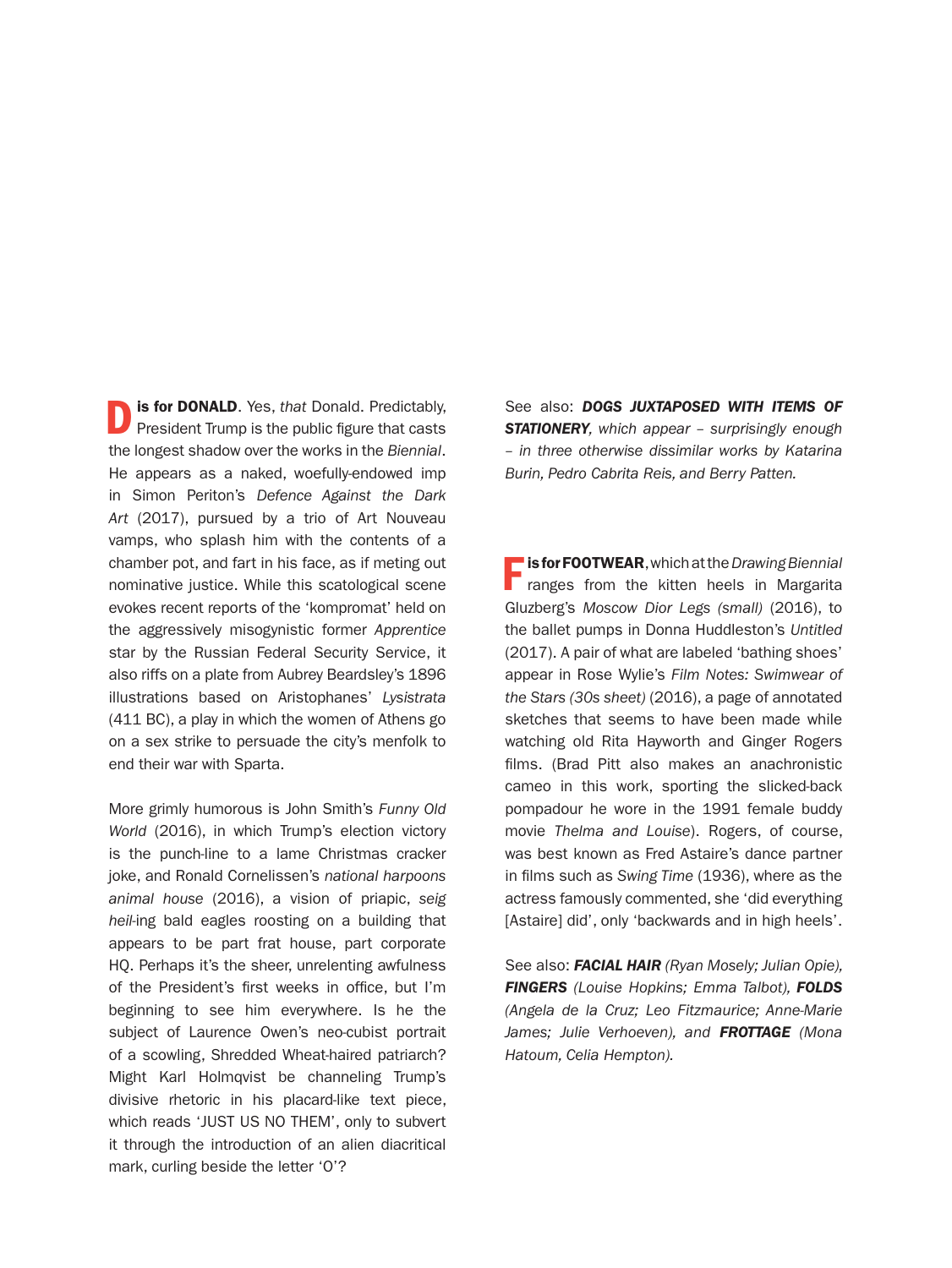Gis for GRIDS, REGULAR – forms that proliferate in the 2017 *Biennial*. In some cases, they are mere details - a passage of brick work peeping out from behind a ripped poster in Mick Peter's *Torn Drawing for Drawing Room* (2016), or a pattern on a shirt in Adam Chodzko's portrait of the computer scientist Margaret Hamilton. In others, they are the main event - both Rana Begum's *DS7* (2017) and Ana Rojas Vega's *The Edge of a Thing* (2017) might have us reaching for Rosalind Krauss' seminal essay *Grids* (1979), and debating whether the 'mythic power' that the art historian detected in such forms still pertains, now that we're a long way past Modernism's highnoon. Whatever our answer, here at the *Biennial* the grid structures everything from museum floor plans (Andrew Bick), to bookkeepers' ledgers (Alison Turnbull) to what appear to be insectoid satellites (Aleksandra Mir). In Susan Hefuna's example, the boundaries created by all those crisscrossing lines are broken apart by language. At the ragged hole at the centre of her grid are the words 'BE ONE'.

See also: *GRIDS, IRREGULAR (Frank Ammerlaan; Alice Anderson; Antony Gormley et al).* 

**Is for the IONIC COLUMN** in Dexter Dalwood's pencil drawing. Toppled from its (weirdly is for the IONIC COLUMN in Dexter Dalwood's provisional) podium, its marble snapped in two, it recalls similar motifs in the work of, among others, Giorgione, Albrecht Dürer, and Giorgio de Chirico, the last of whom seems, here, to have leant Dalwood his signature atmosphere of vaguely ominous calm. Since the Biblical era, a broken column has signified the crumbling of the old political order, and it's tempting to read Dalwood's work as a nod towards the twin eruptions of Britain's knife-edge vote for Brexit and (sorry, but I'm going to keep on mentioning this) Donald Trump's presidency.

More ionic columns appear in Milano Chow's *Door with Peephole* (2017), forming an elaborate frame for an act of voyeurism. However, unlike, say, the beckoning crack in the woodwork of Marcel Duchamp's installation *Étant donnés* (1946-66), Chow's penciled aperture belongs to the flatland of drawing, and as such cannot give us visual access to anything but itself. Other I)'s suggested by *Door with Peephole* might include the INTEGRITY OF INFORMATION, and IT IS WHAT IT IS.

is for LINES, which are pretty much inescapable  $\blacksquare$  in a drawing show. Those in Bob & Roberta Smith's *34 Lines of Nihilism* (2016), however, are of the kind given by a teacher to a naughty child. In this work, the sentence 'There is still art there is still hope' is copied out 33 times, one less than the titular 34. Smith, of course, is an adult, and not subject to the discipline of schoolmasters. Is the artist punishing himself with these lines, and if so, for what?

Much more carefree is Yelena Popova's submission to the *Biennial*. Here, she uses a wobbly pencil line to imitate guilloché engraving, a mechanical process famed for its intricacy and precision. Conceding defeat, she signs off with the words 'I'm only human'. Like Smith's work, Popova's falls short of its stated intention. These are lines that do not reach their own ends.

Mis for MAPS, beginning with Layla Curtis' *World Political (Europe)* (2017), which sees her drag and drop new nations – among them Turkey, Pakistan and Cameroon – into the EU, while relocating Germany to North Africa, where it now neighbours Guyana and Uzbekistan. Notably, the United Kingdom remains unmoved. Sonia Boyce's submission to the *Biennial* also performs a type of mapping. In the centre of the image are the words 'I'M WITH HER', from which hundreds of arrows fly out in all directions. It might be an aerial shot of a protest (perhaps the Women's March on Washington of the 21st of January, 2017). It might also be the notation of joyful, communal dance.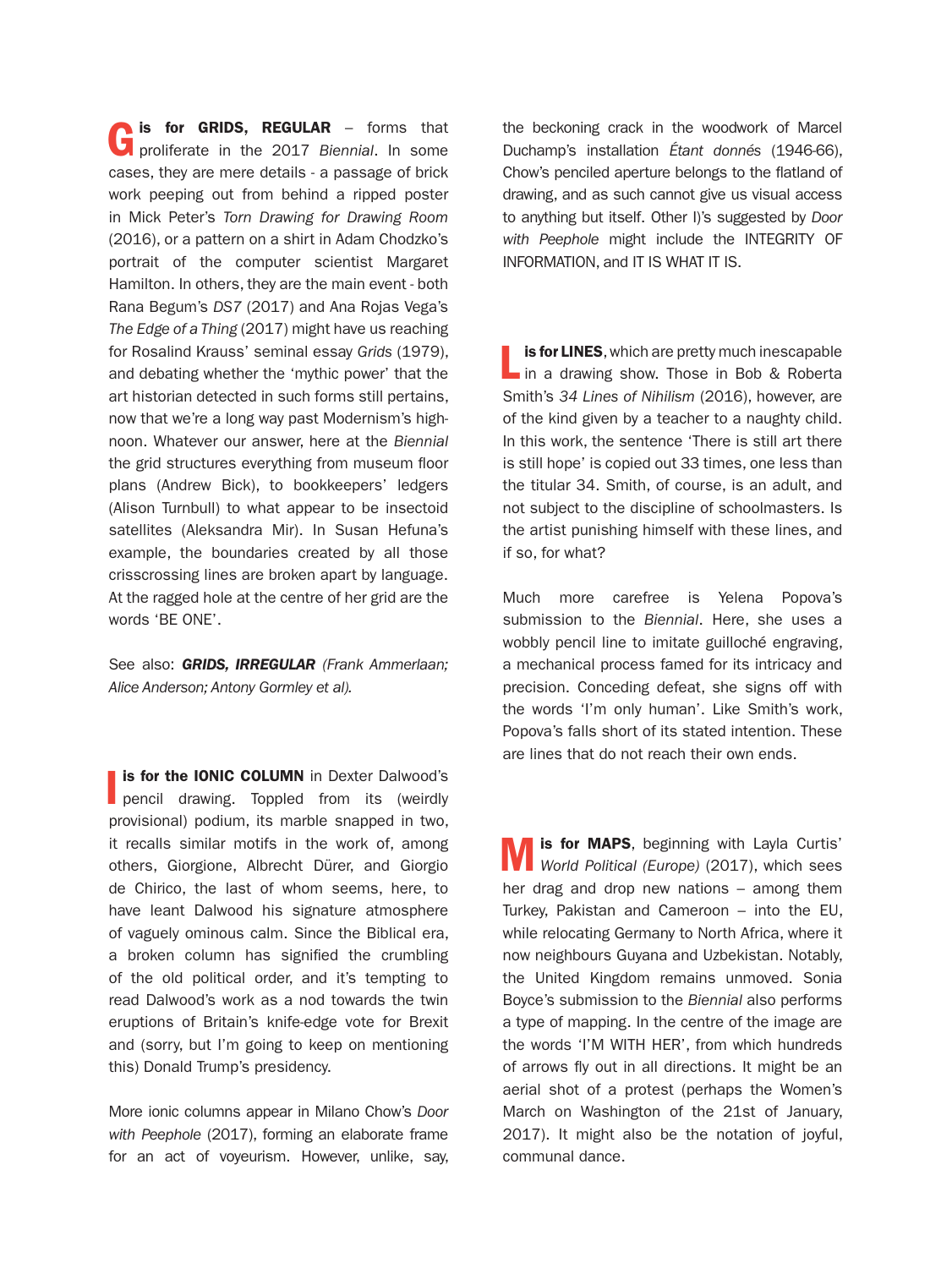Nis for NOCTURNAL TERRORS, which are described in Tim Etchells' text work *To Loose Sleep* (2017). Here, the couplet 'SOMETHING TO LOSE SLEEP OVER / NOTHING TO LOSE SLEEP OVER' establishes a tick tock rhythm, which is disrupted when the words 'SOMETHING TO LOSE SLEEP OVER' are repeated twice in a row, as though the artist's brain has experienced a sudden glitch, or he's become caught in the grip of some terrible, fear-fuelled insomnia.

If Etchells can't drift off, then Heather Phillipson appears to be experiencing the opposite problem: a dream from which she cannot awake. Her submission to the *Biennial* depicts a line of identical male Cyclopses, seated on a long banquette. They are engaged in a listless bout of mutual masturbation, apparently unperturbed that their genitals are not flesh-and-blood organs, but rather fashioned from bulbous, unshelled peanuts. Above and below these creatures, the work's title, *It would be weirder not to be having nightmares right now* (2017), is scrawled in thick, frantic capitals. Phillipson's image might be read as a nod towards the narrowing of the Western political imagination, not least as a result of social media - a space where prejudices are reinforced through 'circle-jerks' between like-minded users, and falsehoods are echoed so often that they might be mistaken for truths. To compare a man's penis to a peanut is, of course, to say that it is tiny. We might remember that during the 2016 Republican primaries, Donald Trump felt moved to reassure voters that he had 'no problems' on this front. Listening to him utter those words, I pinched myself to check I wasn't dreaming. Now, like much of the planet, I'm kept up at night by the new President's tweets.

Two more works in the *Biennial* touch on sleep. The ground for William Kentridge's delicate, brushed-ink image of a dozing young woman is a spread from a 19th Century textbook, featuring diagrams of sailing ships and early telephones. Looking at her closed lids, we might wonder what distances she travels, and whom she might be talking to, in her private realm of dreams.

Does Ciprian Muresan's drawing of Vladimir Lenin's embalmed corpse count as an image of a sleeper? The figures that surround the Soviet leader certainly suggest so. Tears streaking their cartoon beards, they are, unmistakably, the seven dwarves from Walt Disney's *Snow White* (1937). Perhaps Muresan's work isn't a single sketch at all, but rather a cell from an animation. If so, we can only guess at what strange prince might awaken Lenin with a kiss.

**O** is for ONLINE, like the boy in Markus Vater's Untitled (2016), who prods at his smartphone, unaware (or perhaps simply unimpressed) that a great bird is bearing him away on its back, like Zeus abducting the handsome Ganymede. Clearly, he's not got the message broadcast by Suzanne Treister's text piece, which proclaims the *Death Of The Internet* (2016) in determinedly analogue pencil strokes. Neither, for that matter, has the man checking his social media stream in Sophie von Hellermann's *Facebook* (2016), whose whole world seems to have been dyed a deep, Zuckerberg blue.

**Pis for PAPERS**, of the kind we're asked to produce when we approach a border. In Amalia Pica's *Colour in Paperwork #1* (2016), the artist creates a sprightly composition using bureaucratic stamps, many of them bearing the word 'PAID'. This piece has elements of personal biography (not so long ago, the artist completed the arduous process of applying for UK citizenship), but it also hints at broader issues of freedom and belonging, and we might think of the global millions whose fate turns on a piece of paper, and a few square centimetres of ink. There's something excessive, almost Kafka-esque, about the number of stamps that crowd Pica's modest sheet of A4. Frighteningly, even these might prove insufficient, in our new age of travel bans and looming border walls.